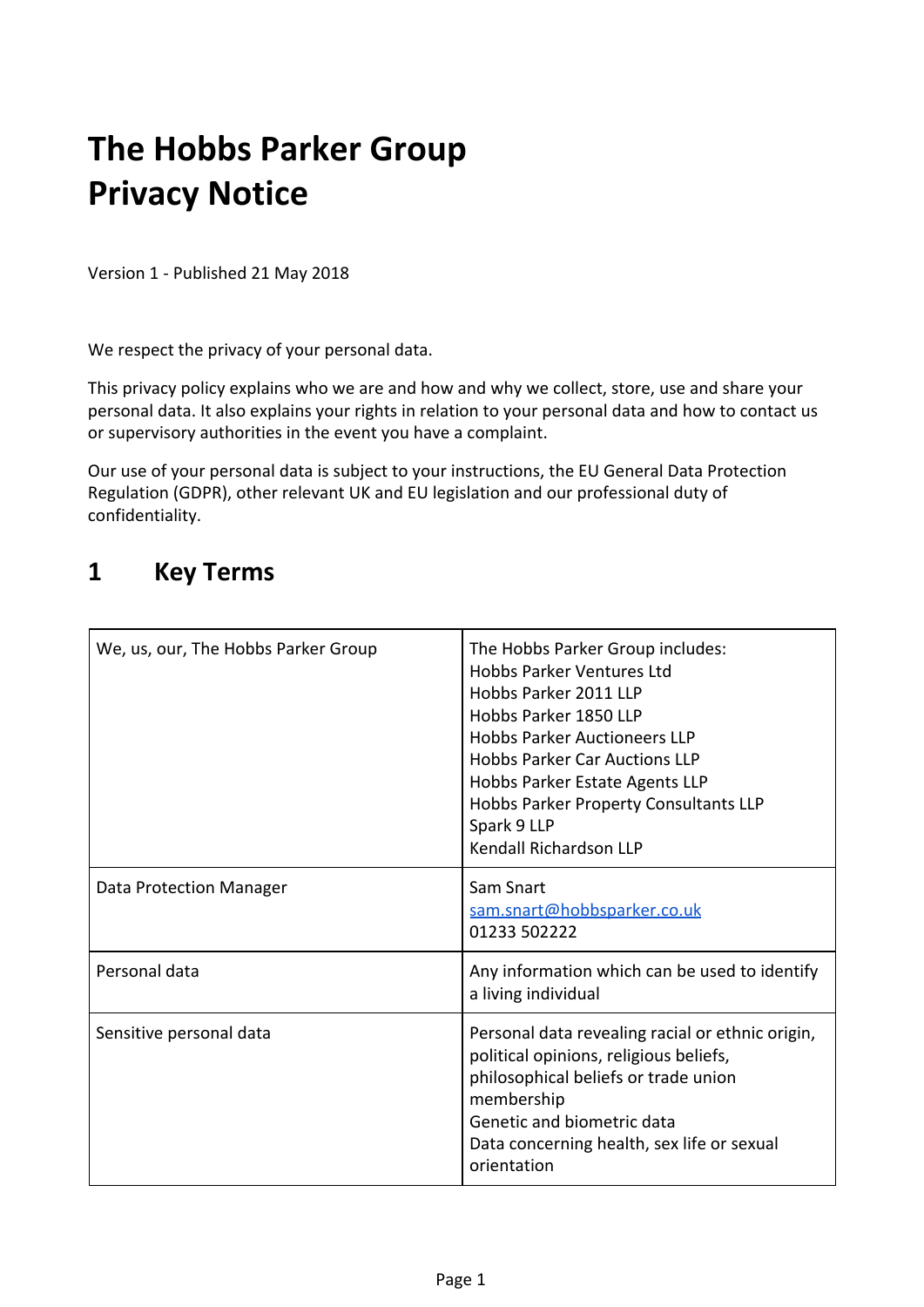# **2 Personal data we collect about you**

The list below sets out the personal data we may collect and store so we can act for you or provide our services to you.

- Your name, address and telephone number;
- Information to enable us to check and verify your identity;
- Electronic contact details;
- Information relating to the services we are providing to you;
- Information to enable us to undertake a credit or other checks, e.g. your date of birth and passport details;
- Your financial details so far as relevant to your instructions.
- Your National Insurance and tax details;
- Your bank and/or building society details;
- Details of your professional online presence;
- Details of your spouse/partner and dependants or other family members;
- Your employment status and details including salary and benefits;
- Your employment records including, where relevant, records relating to sickness and attendance, performance, disciplinary, conduct and grievances (including sensitive personal data);
- Details of your pension arrangements;
- Your racial or ethnic origin, gender and sexual orientation, religious or similar beliefs;
- Your trade union membership;
- Personal identifying information, such as your hair or eye colour or your parents' names;
- Your medical records.

This personal data is required to enable us to provide our services to you. If you do not provide personal data we ask for, it may delay or prevent us from providing services to you.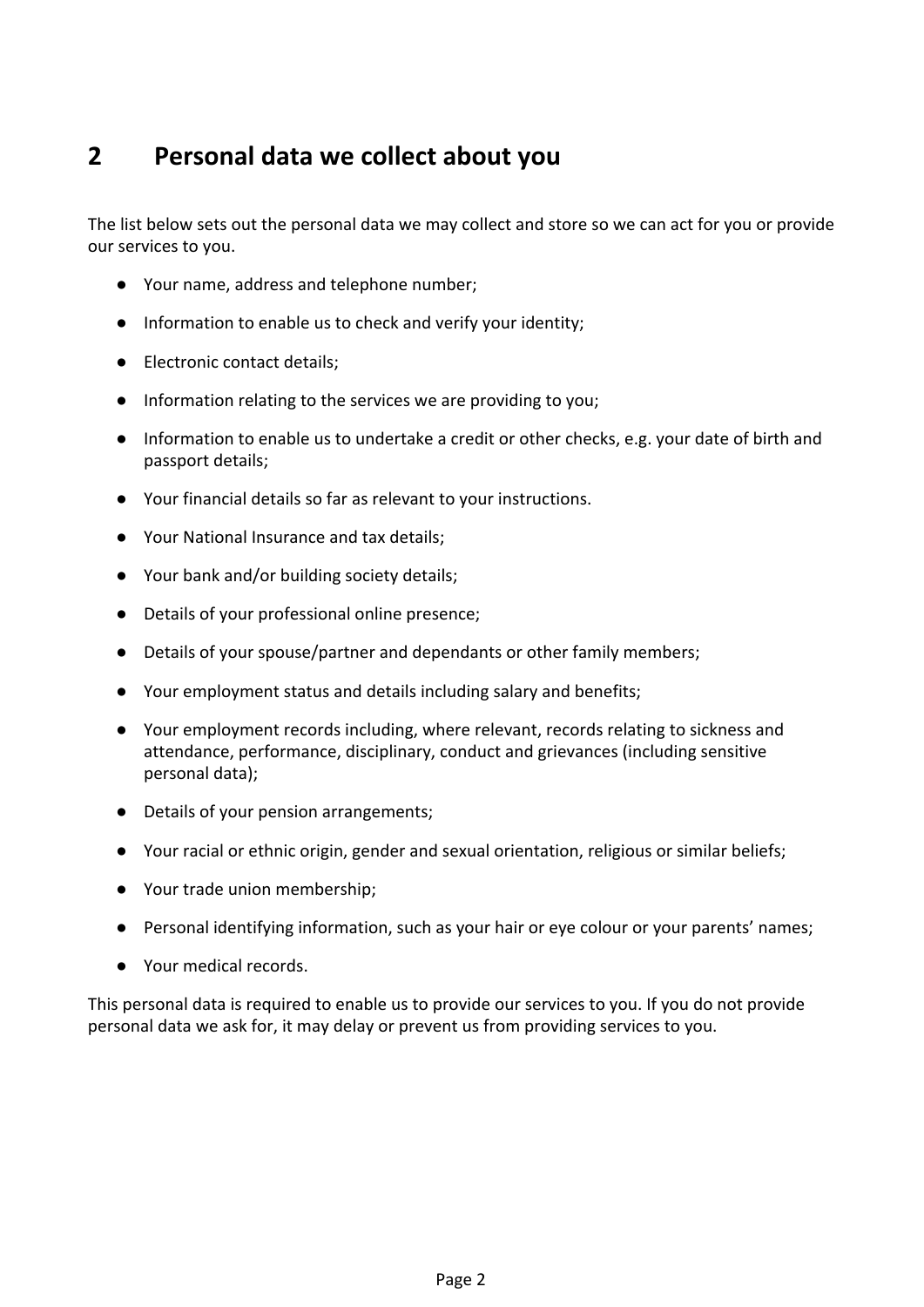# **3 How your personal data is collected**

We collect most of this information from you directly. However, we may also collect information:

- from publicly accessible sources, e.g.:
	- Companies House;
	- HM Land Registry;
	- HMRC;
	- DVLA;
	- DEFRA;
- directly from a third party, e.g.:
	- credit reference agencies;
- from a third party with your consent, e.g.:
	- your bank or building society, another financial institution or advisor;
	- consultants and other professionals engaged in relation to the services we are providing to you;
	- your employer or trade union, professional body or pension administrators;
	- your doctors, medical and occupational health professionals;
- via our website we use cookies on our website (for more information on cookies, please see our Cookie Policy:<https://www.hobbsparker.co.uk/group/cookie-policy>/);
- via our information technology (IT) systems, e.g.:
	- auction administration, accounts, payroll, case management, document management and time recording systems;
	- automated monitoring of our websites and other technical systems, such as our computer networks and connections, CCTV and access control systems, telecommunications systems, and email messaging systems.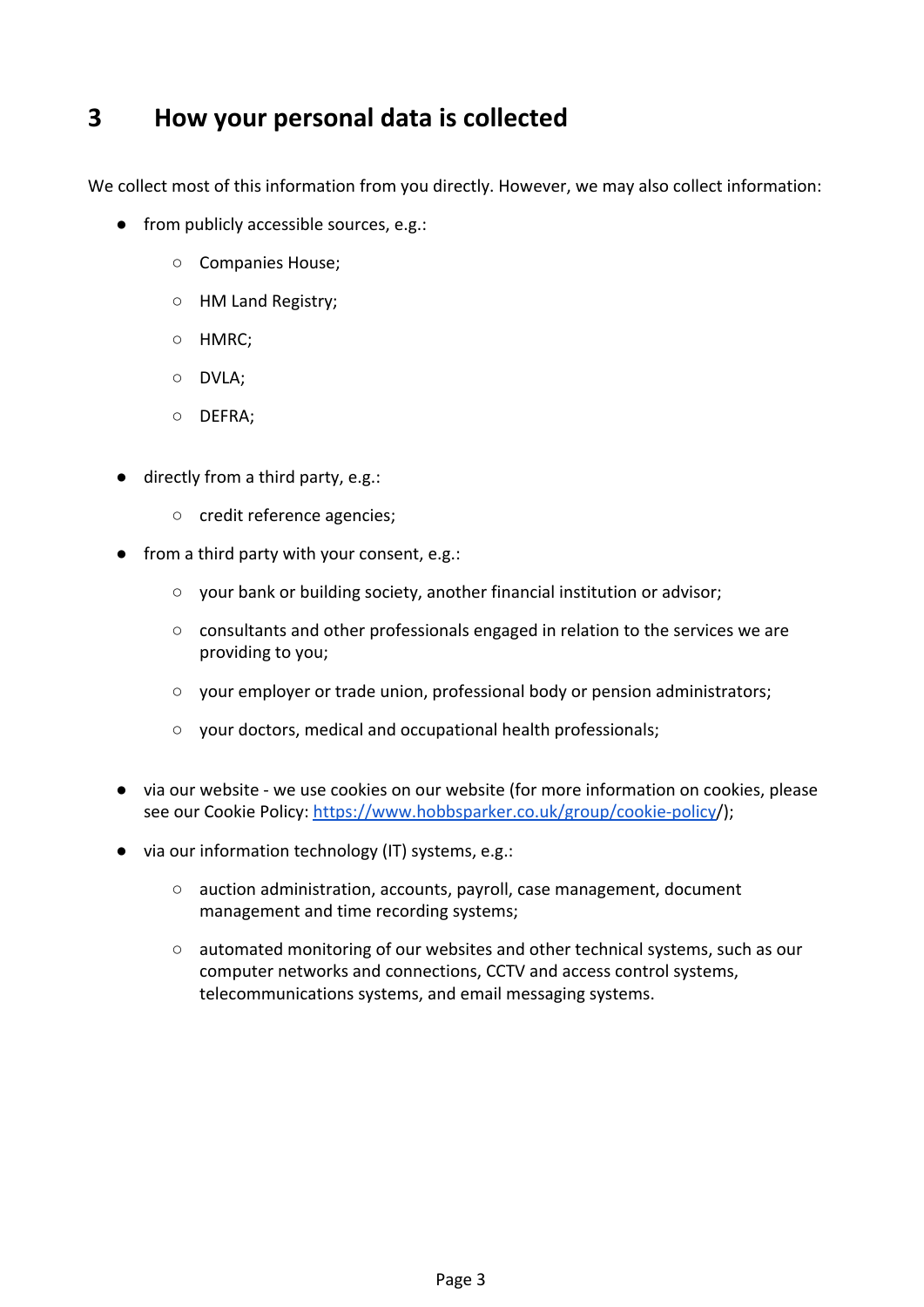# **4. How and why we use your personal data**

Under data protection law, we can only use your personal data if we have a proper reason for doing so, e.g.:

- to comply with our legal and regulatory obligations;
- for the performance of our contract with you or to take steps at your request before entering into a contract;
- for our legitimate interests or those of a third party; or
- where you have given consent.

A legitimate interest is when we have a business or commercial reason to use your information, so long as this is not overridden by your own rights and interests.

The table below explains what we use (process) your personal data for and our reasons for doing so:

| What we use your personal data for                                                                                                                                                                                                                                 | Our reason(s) for using your personal data                                                                                                                              |
|--------------------------------------------------------------------------------------------------------------------------------------------------------------------------------------------------------------------------------------------------------------------|-------------------------------------------------------------------------------------------------------------------------------------------------------------------------|
| To provide business services to you                                                                                                                                                                                                                                | For the performance of our contract with you<br>or to take steps at your request before<br>entering into a contract.                                                    |
| Conducting checks to identify our clients and<br>verify their identity<br>Screening for financial and other sanctions<br>or embargoes<br>Other processing necessary to comply with<br>professional, legal and regulatory obligations<br>that apply to our business | To comply with our legal and regulatory<br>obligations.                                                                                                                 |
| Gathering and providing information required<br>by or relating to audits, enquiries or<br>investigations by regulatory bodies                                                                                                                                      | To comply with our legal and regulatory<br>obligations.                                                                                                                 |
| Ensuring business policies are adhered to                                                                                                                                                                                                                          | For our legitimate interests or those of a third<br>party - to make sure we are following our<br>internal procedures so that we can deliver the<br>best service to you. |
| Operational reasons, such as improving<br>efficiency, training and quality control                                                                                                                                                                                 | For our legitimate interests or those of a third<br>party - to ensure we are as efficient as<br>possible in order to deliver the best service to<br>you.                |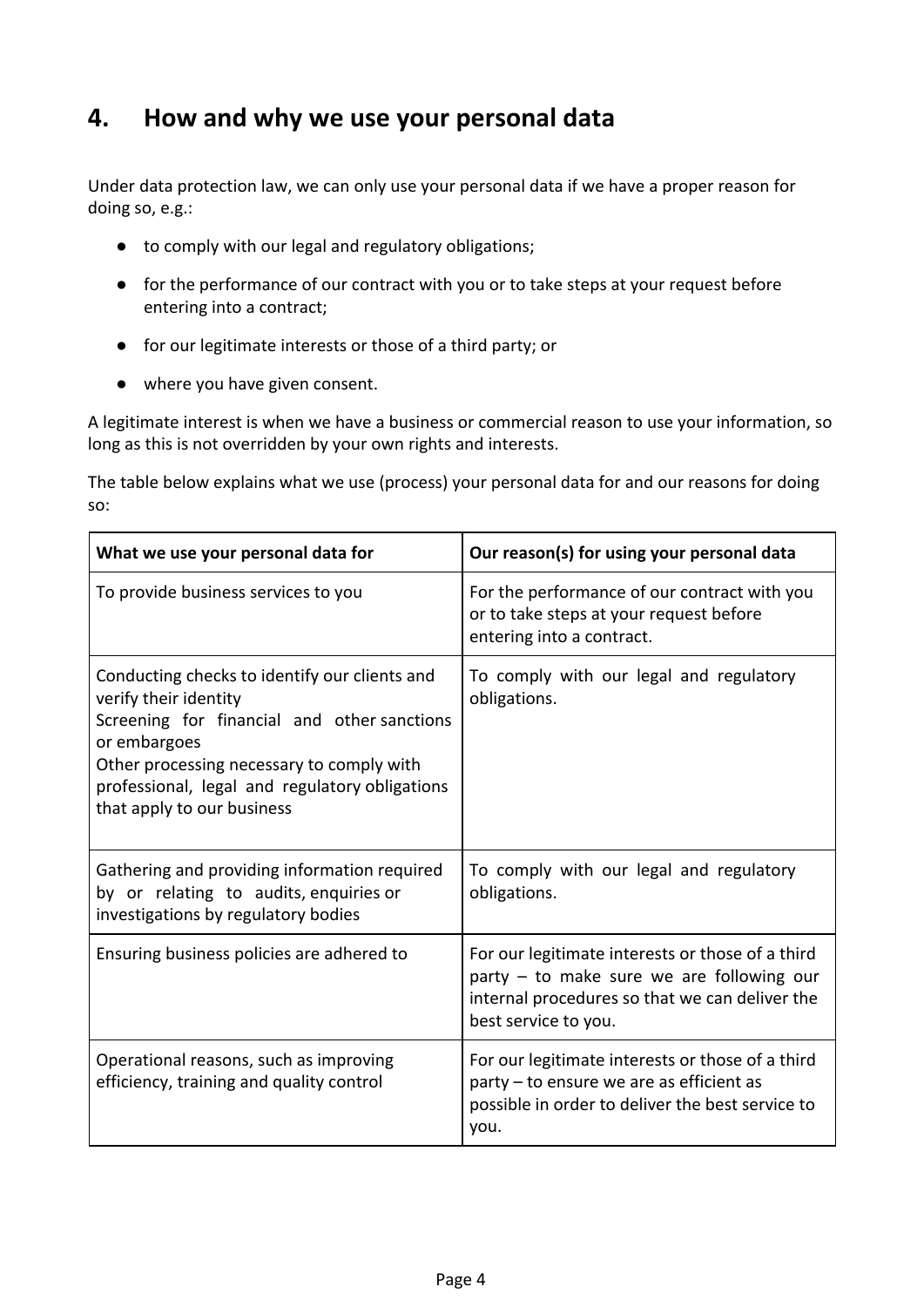| Ensuring the confidentiality of commercially<br>sensitive information                                                                                                                                     | For our legitimate interests or those of a third<br>party – to protect our intellectual property and<br>other commercially valuable information.<br>To comply with our legal and regulatory<br>obligations.                                                                                                                        |
|-----------------------------------------------------------------------------------------------------------------------------------------------------------------------------------------------------------|------------------------------------------------------------------------------------------------------------------------------------------------------------------------------------------------------------------------------------------------------------------------------------------------------------------------------------|
| Preventing unauthorised access and<br>modifications to systems                                                                                                                                            | For our legitimate interests or those of a third<br>party - to prevent and detect criminal activity<br>that could be damaging to you or us. To<br>comply with our legal and regulatory<br>obligations.                                                                                                                             |
| Updating and enhancing client records                                                                                                                                                                     | For the performance of our contract with you<br>or to take steps at your request before<br>entering into a contract.<br>To comply with our legal and regulatory<br>obligations.<br>For our legitimate interests or those of a third<br>party - to ensure we can keep in touch with<br>our clients about new and existing services. |
| Statutory returns                                                                                                                                                                                         | To comply with our legal and regulatory<br>obligations.                                                                                                                                                                                                                                                                            |
| Ensuring safe working practices, staff<br>administration and assessments                                                                                                                                  | To comply with our legal and regulatory<br>obligations.<br>For our legitimate interests or those of a third<br>party - to ensure that we are following our<br>internal procedures to work safely and<br>efficiently.                                                                                                               |
| Marketing our services to:<br>existing and former clients;<br>third parties who have previously<br>expressed an interest in our services;<br>third parties with whom we have had<br>no previous dealings. | For our legitimate interests or those of a third<br>party - to promote our business to existing,<br>former and potential clients.                                                                                                                                                                                                  |
| Credit reference checks via external credit<br>reference agencies                                                                                                                                         | For our legitimate interests or a those of a<br>third party – for credit control and in order to<br>verify the identity of our clients.<br>To comply with our legal and regulatory<br>obligations                                                                                                                                  |
| External audits and quality checks, e.g. for<br>RICS, ICAEW, FCA, ICB, FABBL, RTPI, ACCA,<br>NAEA, ARLA and the audit of our accounts                                                                     | For our legitimate interests or a those of a<br>third party $-$ to maintain accreditations to<br>demonstrate the high quality of our work and<br>service.<br>To comply with our legal and regulatory<br>obligations.                                                                                                               |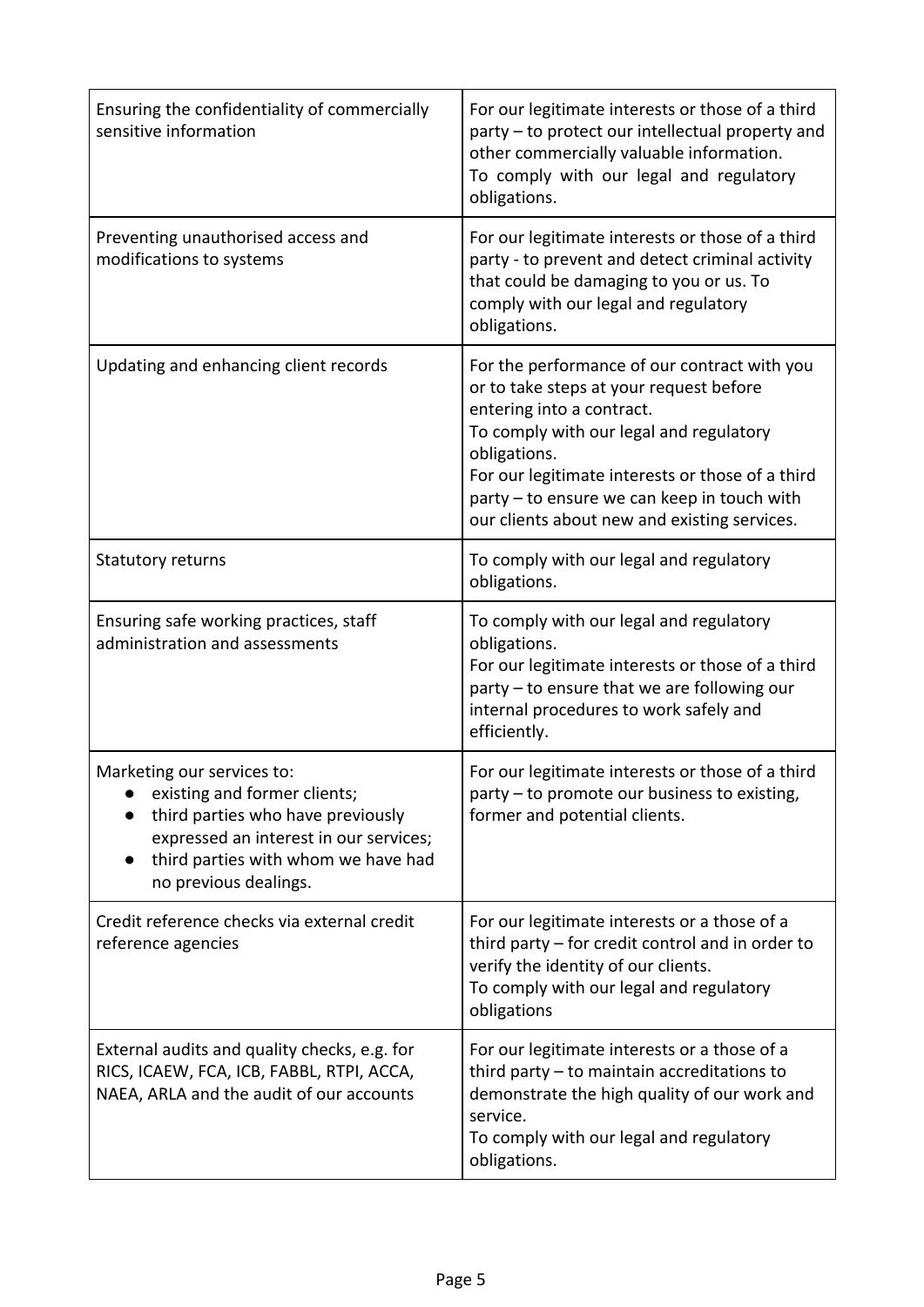| Insurance-related matters | For our legitimate interests or those of a third<br>party - to maintain appropriate insurance<br>coverage as a professional firm and to report<br>any potential claim as required under our<br>policies.<br>To comply with our legal and regulatory<br>obligations. |
|---------------------------|---------------------------------------------------------------------------------------------------------------------------------------------------------------------------------------------------------------------------------------------------------------------|
|---------------------------|---------------------------------------------------------------------------------------------------------------------------------------------------------------------------------------------------------------------------------------------------------------------|

The table above does not apply to sensitive personal data.

We do not usually collect or process any sensitive personal data. If we do, we will only process with your explicit consent, unless one of the exceptions to explicit consent under Article 9 of the GDPR applies.

# **5. Promotional communications**

We may use your personal data to send you updates (by email, text message, social media services, internet services, telephone or post) about matters that might be of interest to you and/or information about our services.

We have a legitimate interest in processing your personal data for promotional purposes (see above 'How and why we use your personal data'). This means we do not usually need your consent to send you promotional communications. However, where consent is needed, for example for electronic marketing communications, we will ask for this consent separately and clearly.

We will always treat your personal data with the utmost respect and never sell it to other organisations for marketing purposes.

You have the right to opt out of receiving promotional communications at any time by:

- contacting us on unsubscribe@hobbsparker.co.uk; or
- using the 'unsubscribe' link in emails.

We may ask you to confirm or update your marketing preferences if you instruct us to provide further services in the future, or if there are changes in the law, regulation, or the structure of our business.

## **6. Who we share your personal data with**

We routinely share personal data with:

● professional advisers who we instruct on your behalf or refer you to, e.g. solicitors, barristers, banks, medical professionals, accountants, tax advisors or other consultants or experts;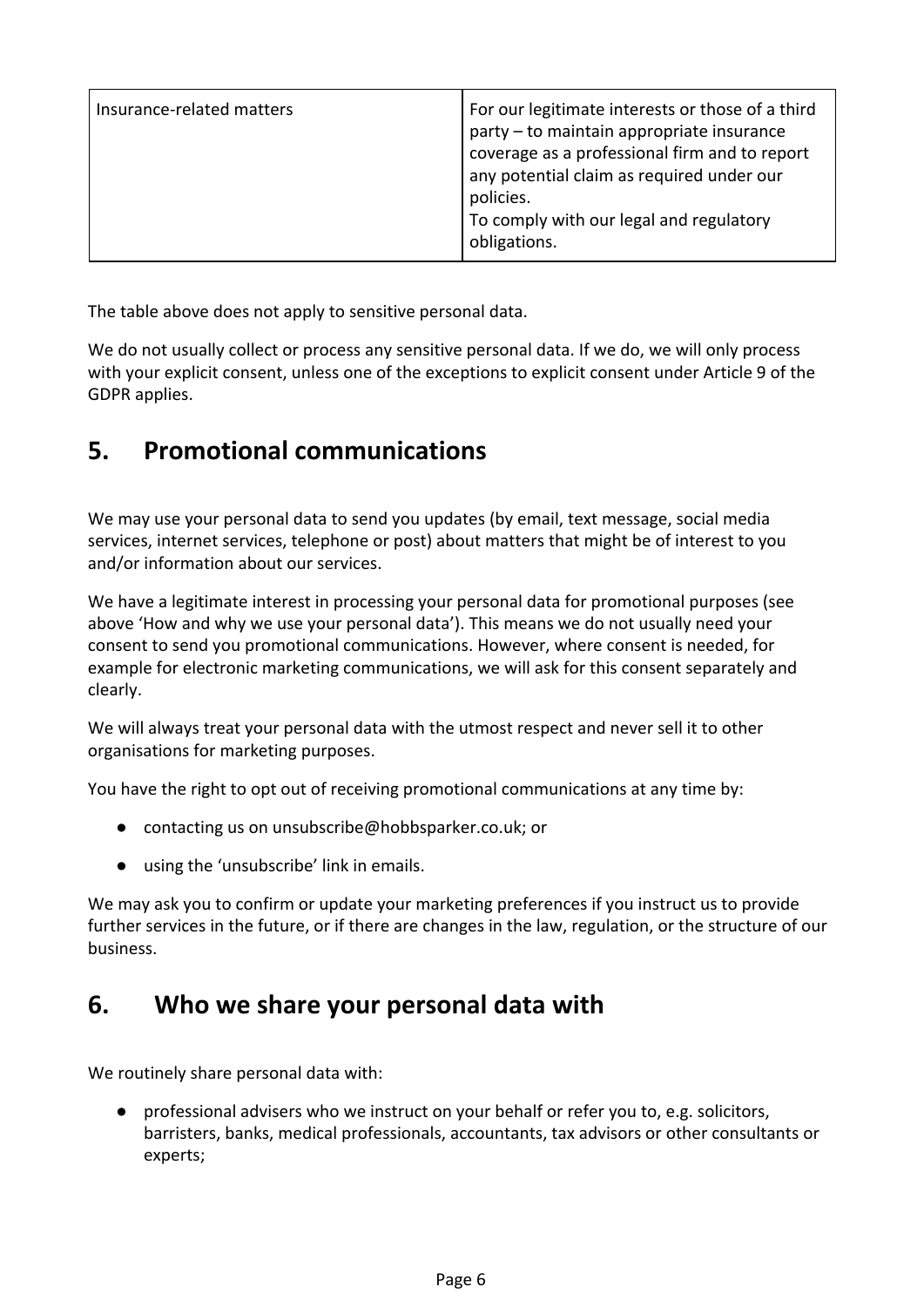- other people involved in your matter (including other parties e.g. vendors and purchasers of properties, landlords and tenants and other parties to negotiations and contracts) and their advisers;
- other third parties where necessary to carry out your instructions, e.g. your mortgage provider, HMRC, DVLA, DEFRA, HM Land Registry or Companies House;
- credit reference agencies;
- our insurers and brokers;
- external auditors, e.g. in relation to regulatory bodies and the audit of our accounts;
- our banks;
- our IT providers; and
- external service suppliers, representatives and agents that we use to make our business more efficient, e.g. typing services and public relations agencies.

We only allow our service providers to handle your personal data if we are reasonably satisfied they take appropriate measures to protect your personal data.

We may disclose and exchange information with law enforcement agencies and regulatory bodies to comply with our legal and regulatory obligations.

We may also need to share some personal data with other parties, such as potential buyers of some or all of our business or during a re-structuring. Usually, information will be anonymised but this may not always be possible. The recipient of the information will be bound by confidentiality obligations.

## **7. Where your personal data is held**

Information may be held at our offices and those of the third party agencies, service providers, representatives and agents as described above (see 'Who we share your personal data with').

Some of these third parties may be based outside the European Economic Area. For more information, including on how we safeguard your personal data when this occurs, see below: 'Transferring your personal data out of the EEA'.

#### **8. How long your personal data will be kept**

We will keep your personal data after we have finished advising or acting for you. We will do so for one of these reasons:

- to respond to any questions, complaints or claims made by you or on your behalf;
- to enable us to carry out checks for conflicts of interest in the future;
- to comply with the needs of our insurance policies;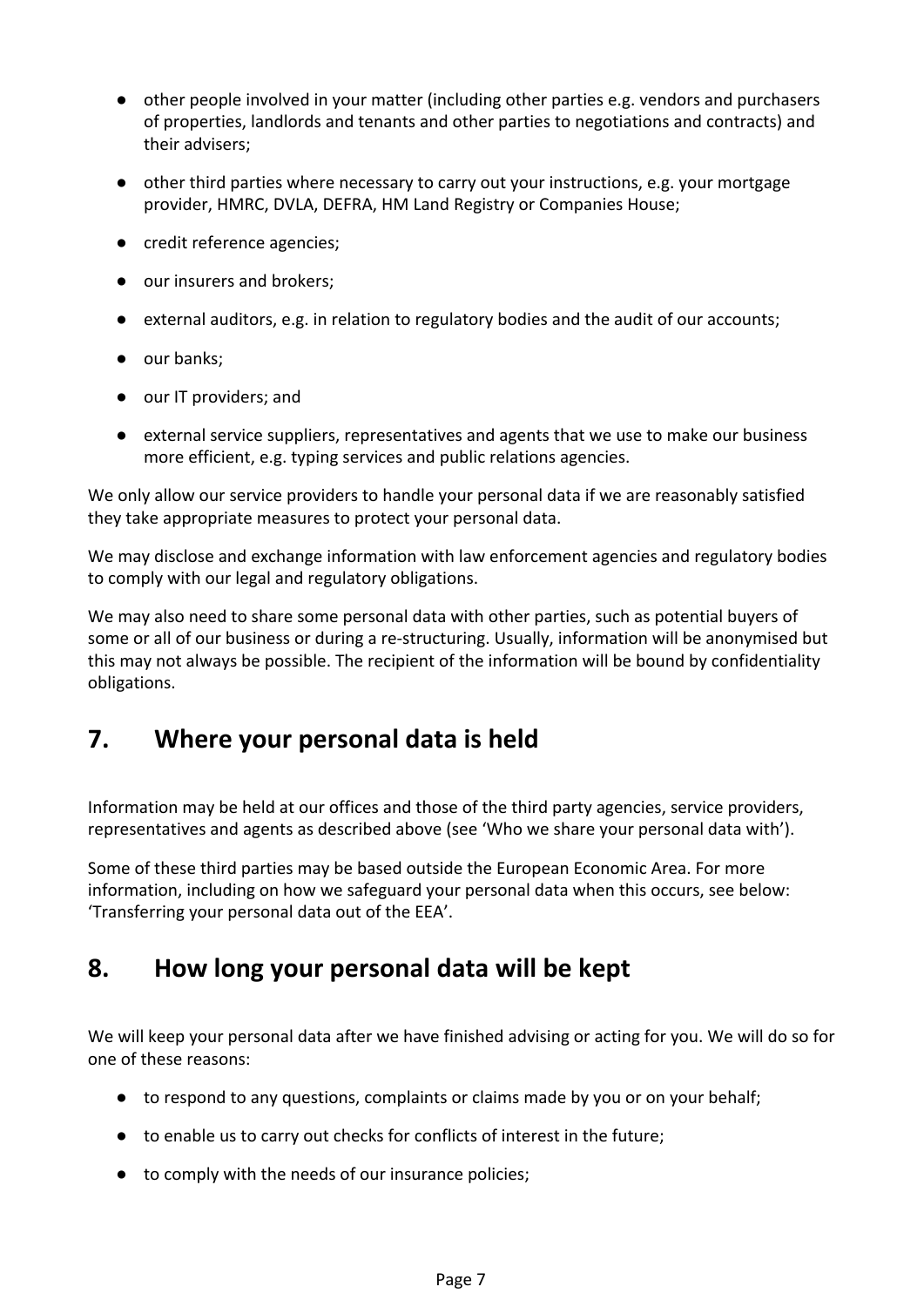- to show that we treated you fairly; and
- to keep records required by law.

Usually we will retain your data for seven years.

In some instances data will be retained for longer including but not limited to:

- Trust deeds never destroyed or deleted
- Documents relating to litigation or other legal proceedings never destroyed or deleted
- Pension scheme records never destroyed or deleted
- Contracts executed as a deed usually destroyed or deleted 12 years after expiry
- Other contracts usually destroyed or deleted 6 years after expiry
- Leases usually destroyed or deleted 12 years after the lease has terminated and all outstanding matters have been settled
- Agreements with architects, builders etc. usually destroyed or deleted 6 years after the contract has been completed
- Historical data to assist with future Capital Gains Tax calculations usually destroyed or deleted 7 years after the disposal of the asset

You can ask us at any time for our current retention period that applies to the data we hold relating to you.

# **9. Transferring your personal data out of the EEA**

To deliver services to you, it is sometimes necessary for us to share your personal data outside the European Economic Area (EEA), e.g.:

- with your service providers located outside the EEA;
- if you are based outside the EEA; or
- where there is an international dimension to the matter in which we are advising you.

These transfers are subject to special rules under European and UK data protection law. Whenever we transfer your personal data out of the EEA, we ensure a similar degree of protection is afforded to it by ensuring at least one of the following safeguards is implemented:

We will only transfer your personal data to countries that have been deemed to provide an adequate level of protection for personal data by the European Commission. For further details, see [European Commission: Adequacy of the](https://ec.europa.eu/info/law/law-topic/data-protection/data-transfers-outside-eu/adequacy-protection-personal-data-non-eu-countries_en#dataprotectionincountriesoutsidetheeu) [protection of personal data in non-EU countries.](https://ec.europa.eu/info/law/law-topic/data-protection/data-transfers-outside-eu/adequacy-protection-personal-data-non-eu-countries_en#dataprotectionincountriesoutsidetheeu)

Where we use certain service providers, we may use specific contracts approved by the European Commission which give personal data the same protection it has in Europe. For further details, see [European Commission: Model contracts](https://ec.europa.eu/info/law/law-topic/data-protection/data-transfers-outside-eu/model-contracts-transfer-personal-data-third-countries_en) [for the transfer of personal data to third countries.](https://ec.europa.eu/info/law/law-topic/data-protection/data-transfers-outside-eu/model-contracts-transfer-personal-data-third-countries_en)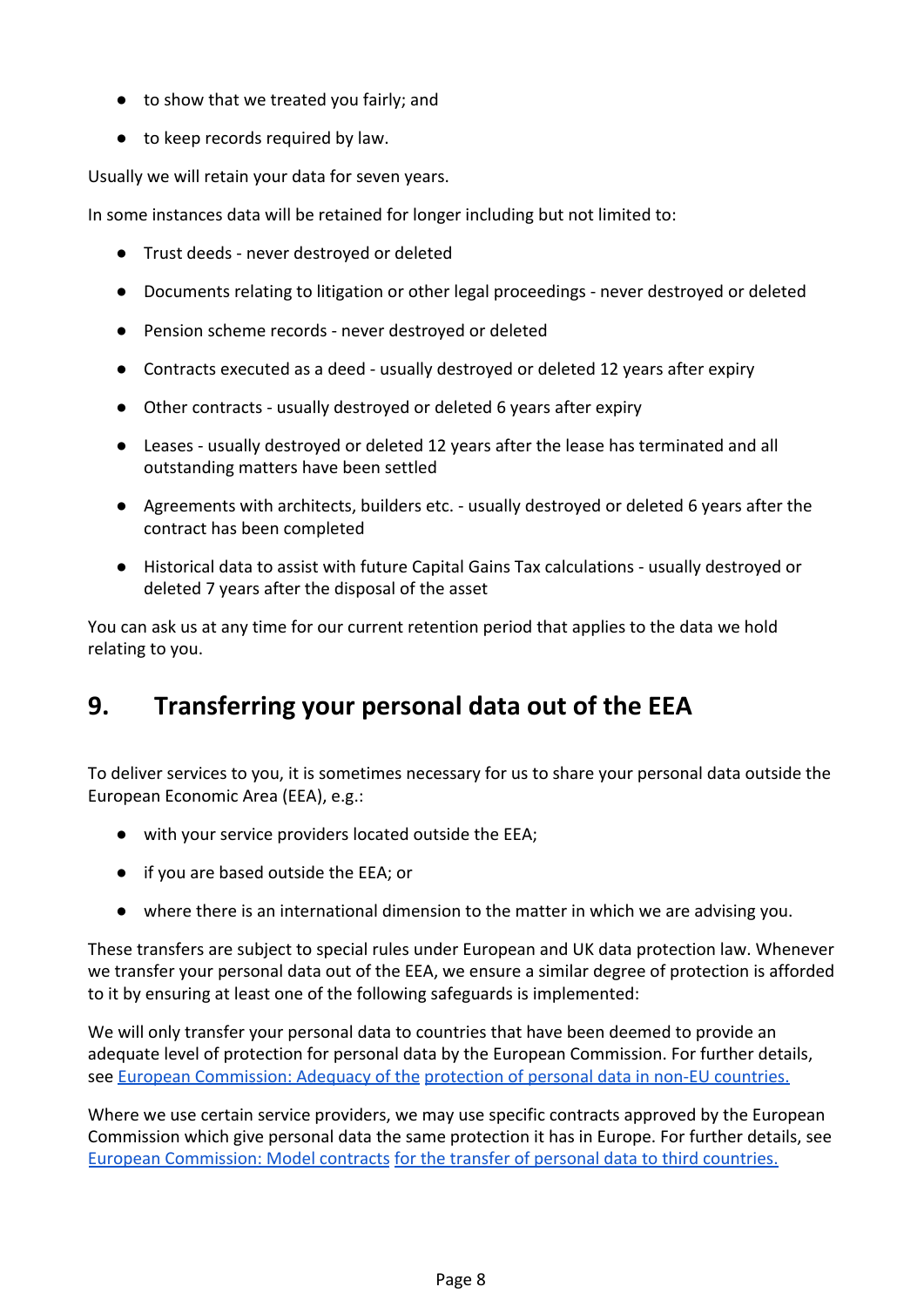Where we use providers based in the US, we may transfer data to them if they are part of the Privacy Shield which requires them to provide similar protection to personal data shared between the Europe and the US. For further details, see **[European Commission: EU-US Privacy Shield.](https://ec.europa.eu/info/law/law-topic/data-protection/data-transfers-outside-eu/eu-us-privacy-shield_en)** 

If you would like further information please contact our data protection manager - please see below: 'How to contact us'.

# **10. Your rights**

You have the following rights:

| <b>Access</b>                                                | The right to be provided with a copy of your<br>personal data.                                                                                                                                                                                                                                     |
|--------------------------------------------------------------|----------------------------------------------------------------------------------------------------------------------------------------------------------------------------------------------------------------------------------------------------------------------------------------------------|
| Rectification                                                | The right to require us to correct any mistakes<br>in your personal data.                                                                                                                                                                                                                          |
| To be forgotten                                              | The right to require us to delete your personal<br>data in certain situations.                                                                                                                                                                                                                     |
| Restriction of processing                                    | The right to require us to restrict processing of<br>your personal data in certain circumstances,<br>e.g. if you contest the accuracy of the data                                                                                                                                                  |
| Data portability                                             | The right to receive the personal data you<br>provided to us, in a structured, commonly<br>used and machine-readable format and/or<br>transmit that data to a third party in certain<br>situations                                                                                                 |
| To object                                                    | The right to object:<br>at any time to your personal data being<br>processed for direct marketing<br>(including profiling); or<br>in certain other situations to our<br>continued processing of your personal<br>data, e.g. processing carried out for the<br>purpose of our legitimate interests. |
| Not to be subject to automated individual<br>decision-making | The right not to be subject to a decision based<br>solely on automated processing (including<br>profiling) that produces legal effects<br>concerning you or similarly significantly affects<br>you.                                                                                                |

For further information on each of those rights, including the circumstances in which they apply, please contact us or see the guidance from the UK Information Commissioner's Office on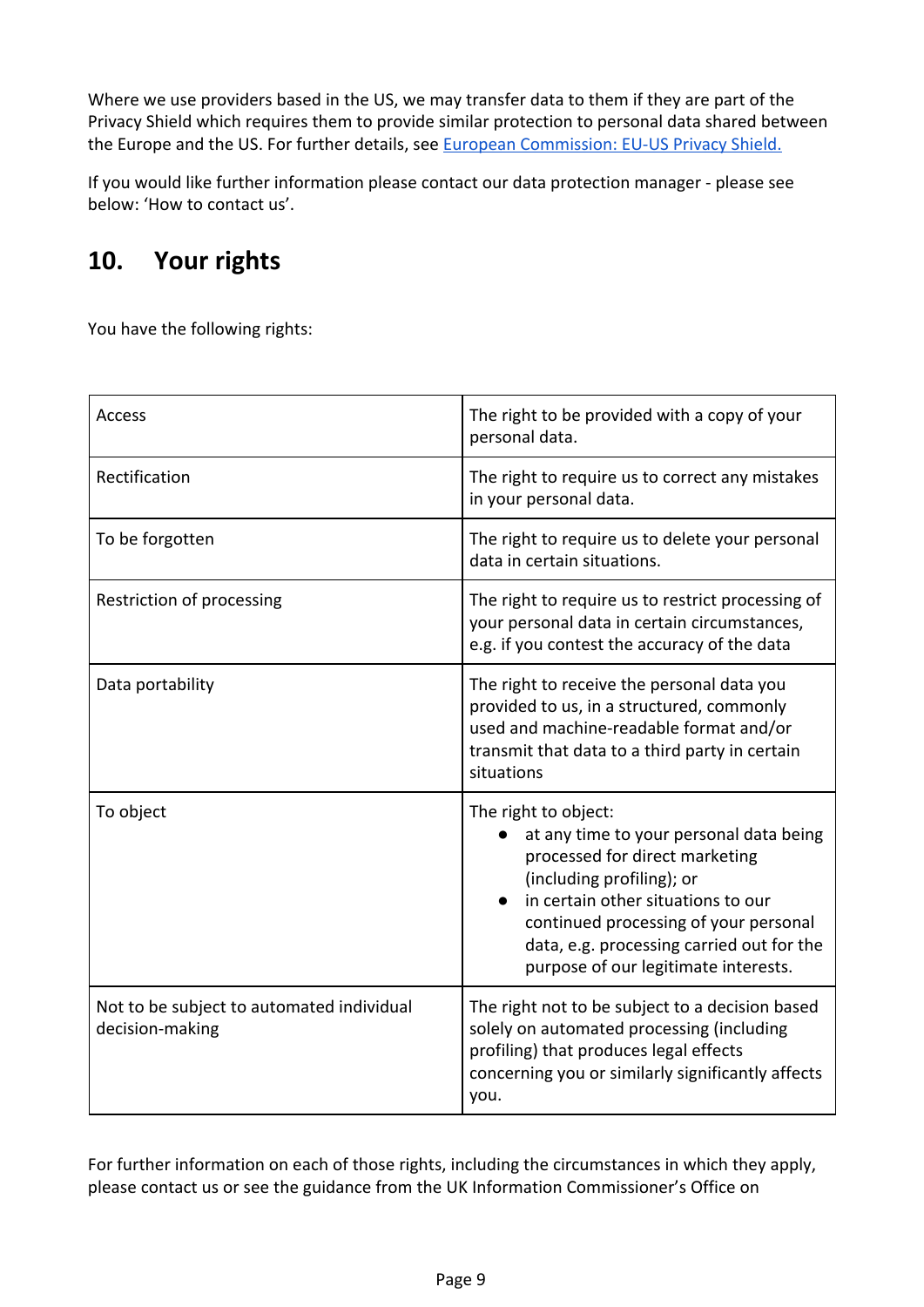individuals' rights under the General Data Protection Regulation -

https://ico.org.uk/for-organisations/guide-to-the-general-data-protection-regulation-gdpr/individ ual-rights/.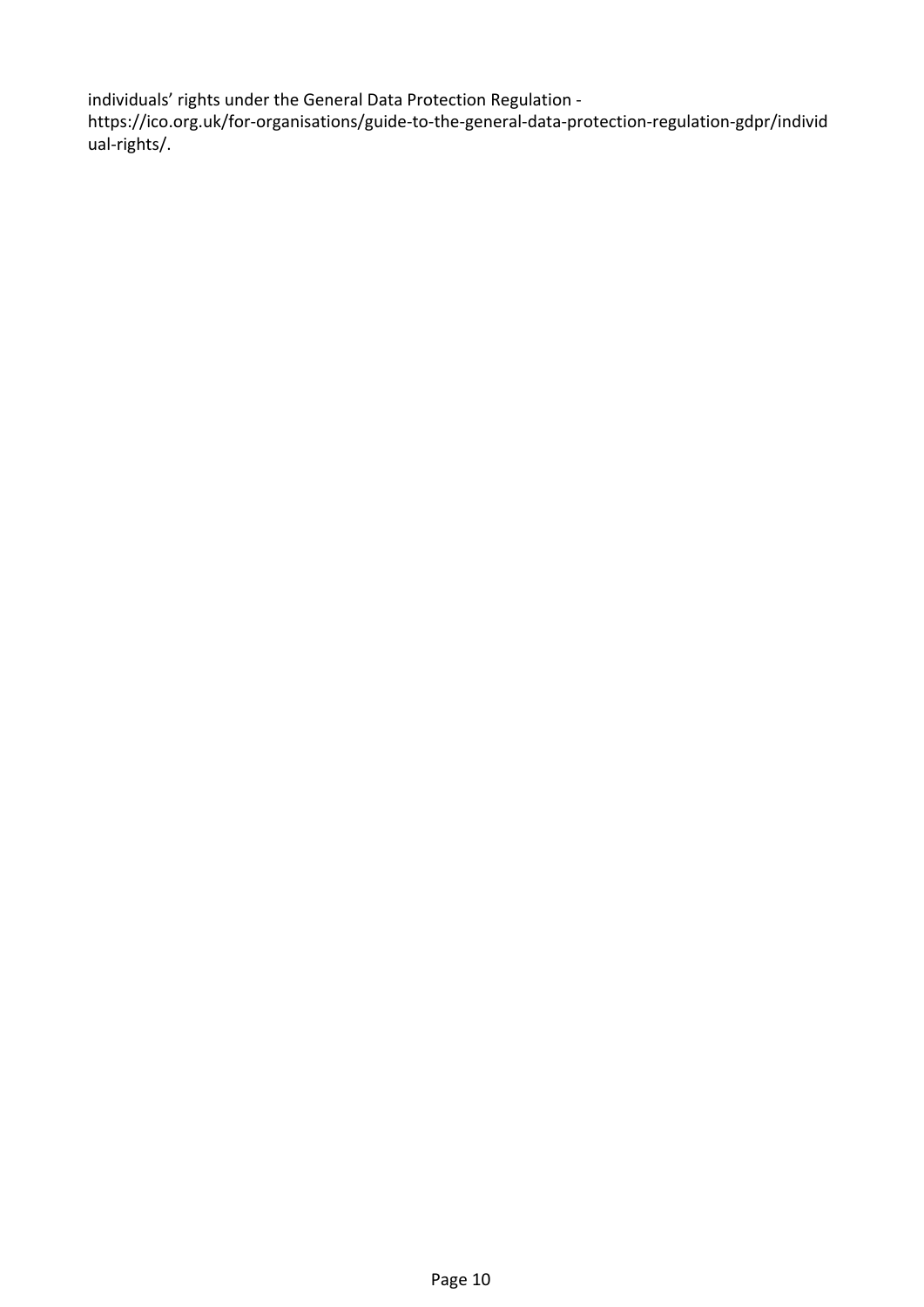If you would like to exercise any of those rights, please:

- email, call or write to our data protection manager see below: 'How to contact us'; and
- let us have enough information to identify you (your full name, address and any our reference number);
- let us have proof of your identity and address (a copy of your driving licence or passport and a recent utility or credit card bill); and
- let us know what right you want to exercise and the information to which your request relates.

#### **No fee usually required**

You will not have to pay a fee to access your personal data (or to exercise any of the other rights). However, we may charge a reasonable fee if your request is clearly unfounded, repetitive or excessive. Alternatively, we may refuse to comply with your request in these circumstances.

#### **What we may need from you**

We may need to request specific information from you to help us confirm your identity and ensure your right to access your personal data (or to exercise any of your other rights). This is a security measure to ensure that personal data is not disclosed to any person who has no right to receive it. We may also contact you to ask you for further information in relation to your request to speed up our response.

#### **Time limit to respond**

We try to respond to all legitimate requests within one month. Occasionally it may take us longer than a month if your request is particularly complex or you have made a number of requests. In this case, we will notify you and keep you updated.

## **11. Keeping your personal data secure**

We have appropriate physical and IT security measures to prevent personal data from being accidentally lost, or used or accessed unlawfully. Where practical, we limit access to your personal data to those who have a genuine business need to access it. Those processing your information will do so only in an authorised manner and are subject to a duty of confidentiality.

We also have procedures in place to deal with any suspected data security breach. We will notify you and any applicable regulator of a suspected data security breach where we are legally required to do so.

## **12. How to complain**

We hope that we can resolve any query or concern you may raise about our use of your information.

If you wish to complain please contact our data protection manager.